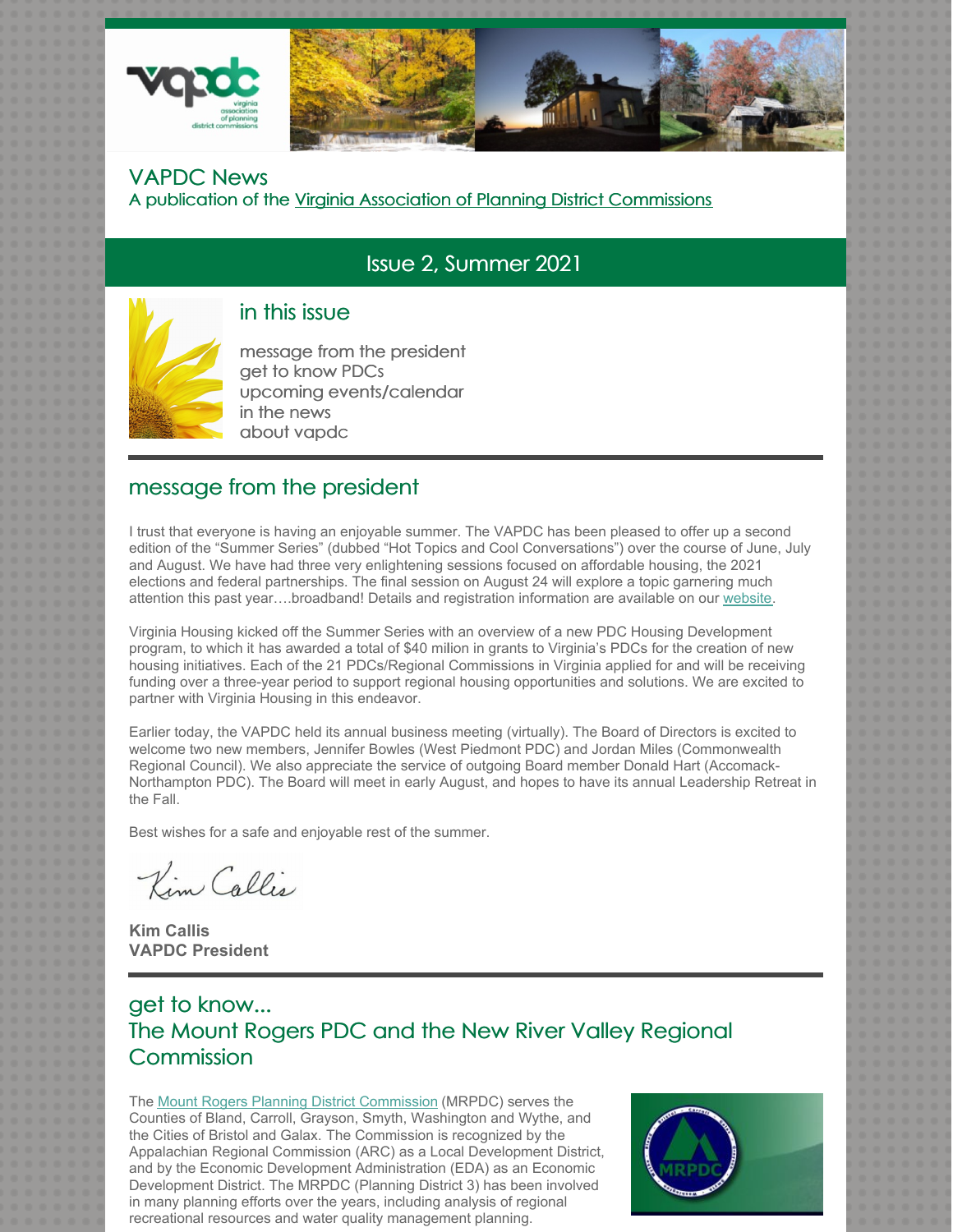The work of the Commission today is centered chiefly on providing technical assistance to area jurisdictions in economic and community development, public management and administration, and cartography. The Commission has for several years provided circuit-riding town management assistance to member jurisdictions who cannot afford full-time managers. The Commission considers itself an "arm" of their local governments – providing them with both expertise and cost savings.

The MRPDC region is composed of about 2,750 square miles and is home to 187,185 people (Weldon Cooper Center estimate, July 1, 2020). The Chair of the MRPDC Commission is Willie Greene (Galax City) and the Executive Director is Aaron Sizemore.



The New River Valley Regional Commission (NRVRC) is composed of 13 local governments and three higher education institutions encompassing the Counties of Floyd, Giles, Montgomery and Pulaski, and the City of Radford, an area of more than 1,450 square miles. The NRVRC (Planning District 4) prides itself on its work to convene community leaders to build relationships and capacity across the region; to provide technical assistance to members; to serve as a liaison between local, state and federal governments; and to implement services requested by its members.

The Commission delivers regionally-significant programs with a collaborative approach involving multiple local governments and community partners. An example is a recently-completed housing study that incorporated regional and local data, input from 10 focus groups, and over 1,100 online survey responses to develop seven regional housing strategies, as well as tailored strategies for each locality.

The NRVRC area has a population of 185,098 (Weldon Cooper Center estimate, July 1, 2020). The Chair of the NRVRC Board of Directors is Michael Maslaney (Floyd County) and the Executive Director is Kevin Byrd.

### upcoming events/calendar



July 30—Annual VAPDC Business meeting August 4—VAPDC Board of Directors meeting August 24—Summer Series session: "Broadband Solutions" October—VAPDC Leadership Retreat

#### in the news

VAPDC's "Summer Series" program offerings have been highly successful. As noted earlier, we highlighted the new PDC Housing Development Program, as well as land banks, at the first session. An analysis of the upcoming 2021 elections followed in late June, and just this past week, we focused on federal partnerships, to include updates from the Southeast Crescent Regional Commission Coalition, the Economic Development Administration and the National Association of Development Organizations. Materials from all of these sessions are available on the VAPDC website.

Speaking of broadband, the VAPDC co-sponsored, along with the Commonwealth Connect Coalition, the Virginia Association of Counties and the Virginia Municipal League, a Local Fiscal Recovery Fund and broadband webinar in early June. With the likelihood of hundreds of millions of federal stimulus dollars to be targeted to expanding broadband access in Virginia, this certainly was a timely event.

### about vapdc

**The Virginia Association of Planning District Commissions (VAPDC)**is an organization comprised of the 21 Planning District Commissions/Regional Councils in Virginia. The PDCs joined together to create the VAPDC to share best practices and further regionalism across the State. VAPDC works to bring diverse resources together at the regional level in partnership with local, state, and federal entities to strengthen regions and the Commonwealth.



The purpose of the Association is to promote coordination and cooperation among the Commonwealth's Planning District Commissions/Regional Councils to heighten their effectiveness and efficiency; provide mutual assistance and the exchange of ideas; and otherwise promote understanding for how PDCs/RCs can help save their regions and the Commonwealth time and money.

#### association contacts